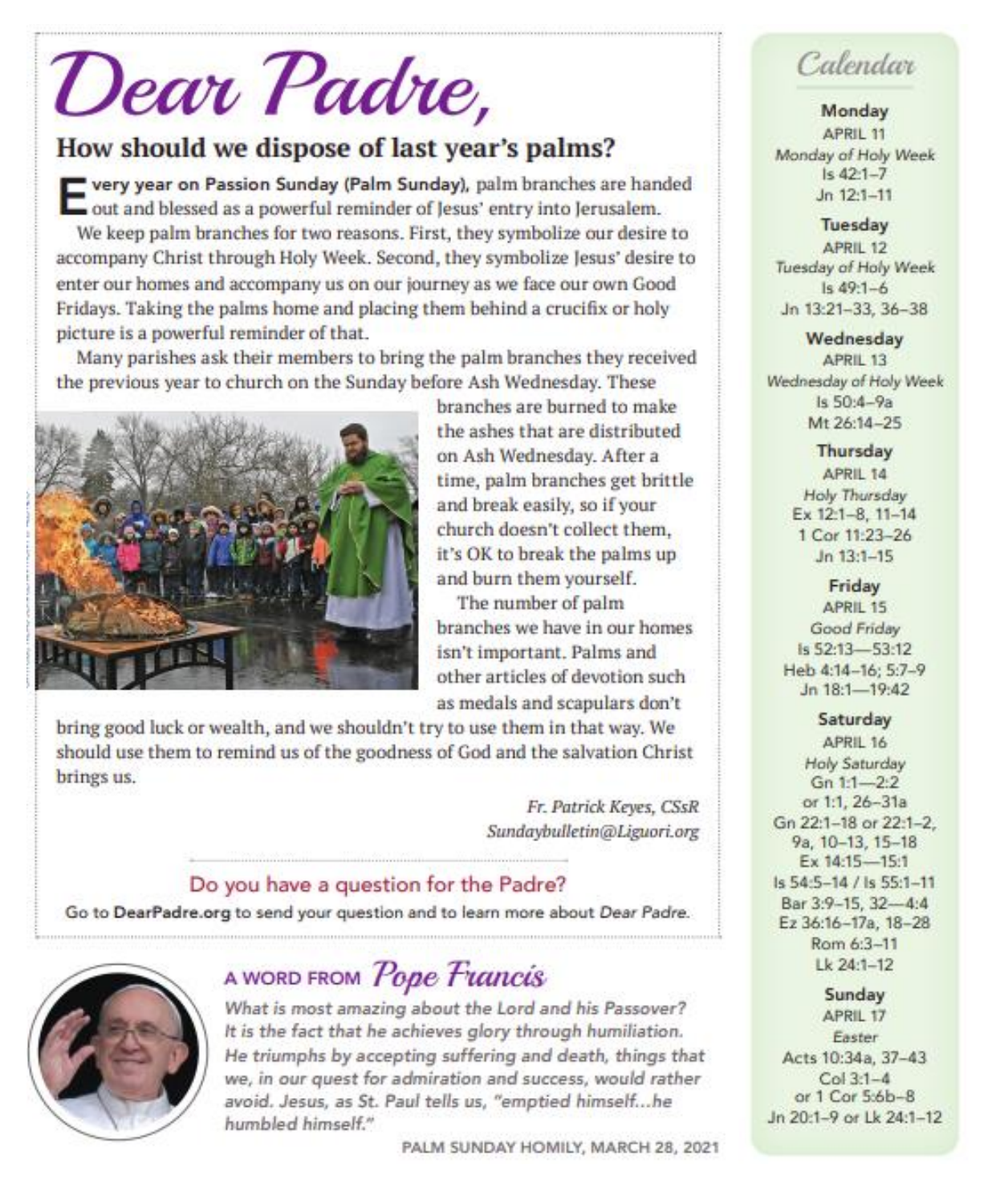





## St. Ann Catholic Church & Our Lady of Chartres Mission *Pastor: Reverend Fr. David Milton Office phone: 228-832-2560, Hours: Monday-Friday 9am-3pm.*  Web: www.stannparishlizana.org --- Email: stanngulfport@hotmail.com



**St. Ann Easter Vigil Mass Schedule:** Easter Vigil Saturday - April 16<sup>nd</sup> 7:00pm

> **St. Ann/OLC Easter Sunday Mass Schedule**:

OLC Easter Sunday – April 17<sup>th</sup> 7:30am St Ann Easter Sunday – April 17th 9:00am

 **SACRAMENT of RECONCILIATION** Before Mass or Appointment

Monday – April  $11<sup>th</sup> 8:00am Ex. Soc.$ Wednesday – April  $13<sup>th</sup>$  – No Mass

**Holy Week Mass Schedule:** Holy Thursday - April14<sup>th</sup> Mass-7:00pm Adoration to follow until 10:00pm Good Friday – April 15<sup>th</sup> **No Mass** 3:00pm Stations of the Cross Followed by the Lord's Passion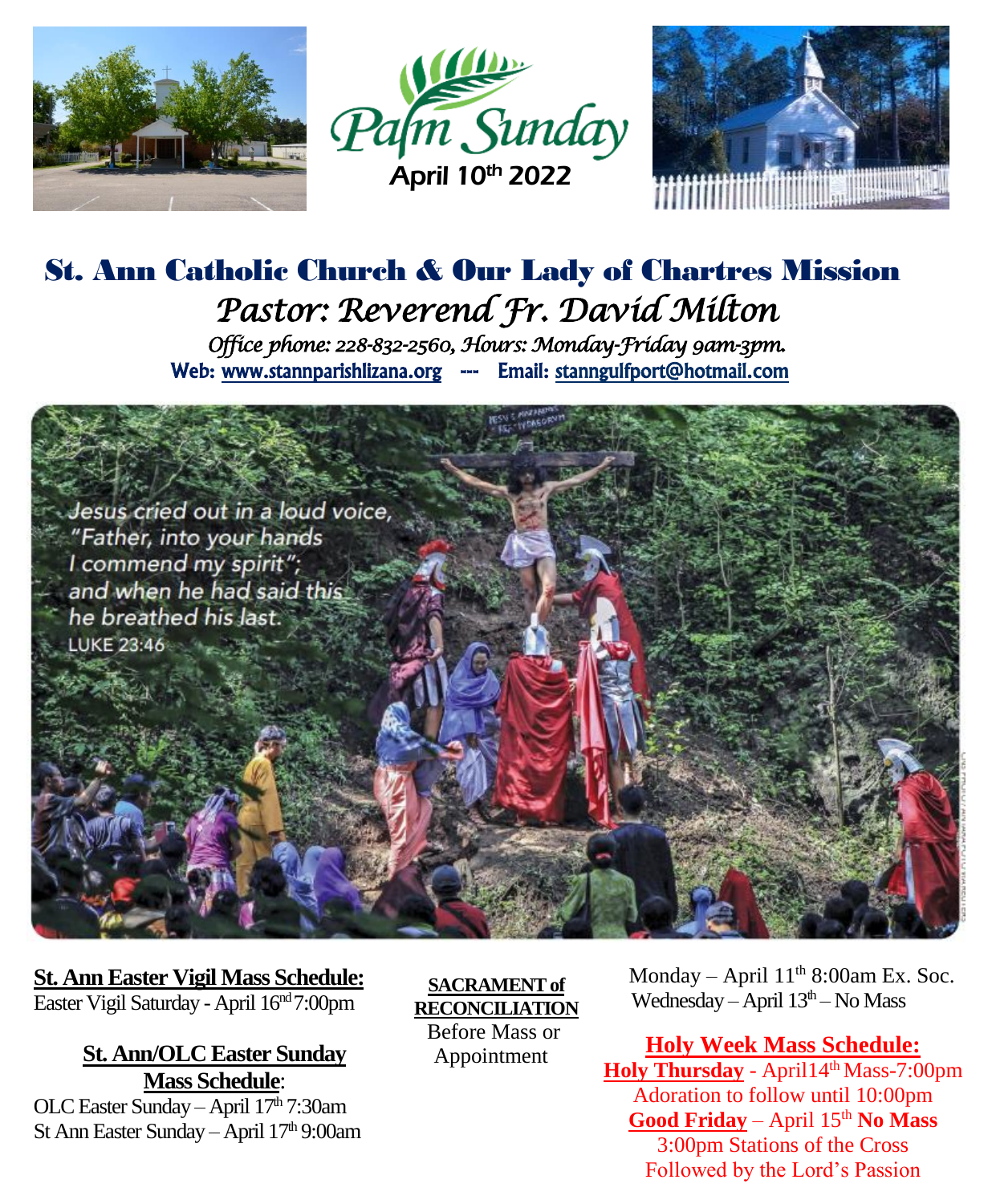## *From Father David's Desk...*

## *He Cannot Save Himself*

Some of us might wonder, as did many of the bystanders on the way to Calvary, why Jesus allowed matters to reach the point they did. We might ask: He saved others. Why didn't he save himself? Jesus certainly had the power. He demonstrated it often as he traveled the villages and countryside of Israel. Through the centuries, theologians have turned that question over and over, upside down and inside out. Hadn't he done enough to reveal his identity?

Every answer offered has thrown a bit of light on the question. Still, no answer has adequately resolved the issue. The question of Jesus' suffering and death is a mystery of our faith. Holy Week offers us an opportunity to reflect on this mystery, to discover something that might deepen that faith and transform our lives—if only a bit.

For example, the goal of Jesus' ministry was the establishment of the reign of God. Everything he said and did pointed to this goal. He never faltered, never backed down in the face of opposition. He was steadfast in his commitment to what he believed was God's will for him, regardless of the price he might have to pay. And pay a tremendous price he did. Jesus' faithfulness to God's will is a model for us. We have responsibilities, some of which might make significant demands of us. Do we hold fast, or do we look for a way out? Holy Week calls us to follow him in his commitment.

> With Prayer,  *Fr. David*

# FOR Reflection

\* We may not be asked to die for our principles, but we are asked to live for them.

\* Pray for the strength to be faithful.

#### **St. Ann Stewardship:**

Identifiable: \$1447.00 – Loose: \$845.16 Children: \$0 (ACH: \$495.00) **Total: \$2292.12**

**OLC Stewardship:** Identifiable: \$650.00 – Loose: \$125.00 **Total: \$775.00**

#### **ADORATION Holy Week:**

Holy Thursday - April14th Adoration to follow the 7:00pm Mass until 10:00pm

#### **HOLY Thursday Discipleship:**

Holy Thursday brings about the reenactment of Christ's simple gesture, The Washing of The Feet. If you would like to participate as one of His Disciples' the signup sheet is in the back of Church.

#### **GOOD FRIDAY Stations of the Cross:**

Good Friday – April  $15<sup>th</sup>$  3:00pm Station of the Cross, followed by the Lord's Passion

#### **EASTER Flowers:**

If you would like to donate in memory of a loved one, toward the purchase of Easter flower for our Altar, you will find envelopes in the pews.

#### **NOVENA of the Divine Mercy**

The Divine Mercy Novena will start Good Friday, April 15th, ending on Divine Mercy Sunday, April  $24<sup>th</sup>$  Pamphlets are at the back of church in the entryway. The Chaplet normally said at 3:00pm, may be said at any time during the day thru this Novena.